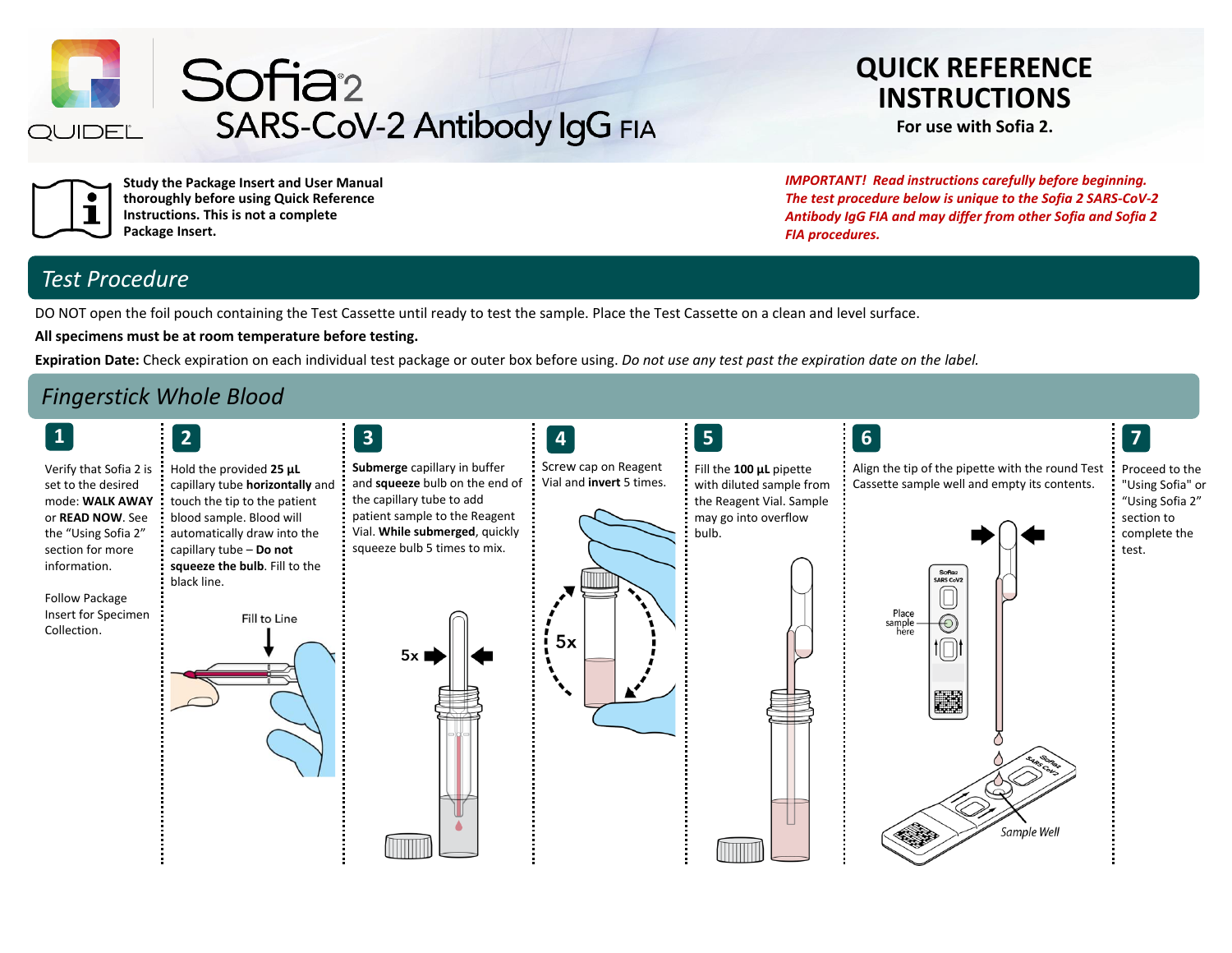## *Venous Whole Blood*

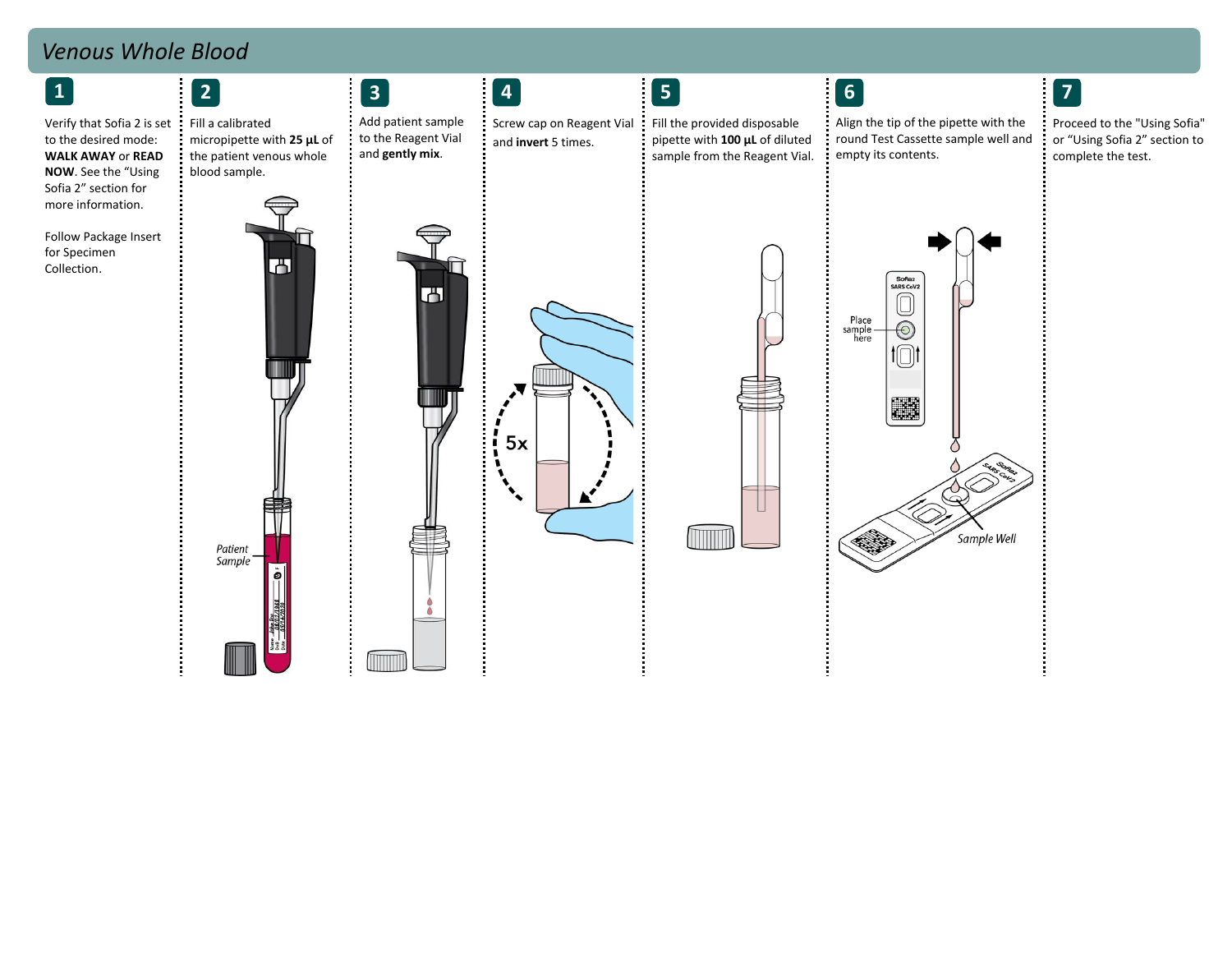# *Serum/Plasma*

Verify that Sofia 2 is set to the desired mode: **WALK AWAY** or **READ NOW**. See the "Using Sofia 2" section for more information.

Follow Package Insert for Specimen Collection.





Add patient sample to the Reagent Vial and **gently mix**.

म



Fill the provided disposable pipette with **100 μL** of diluted sample from the Reagent Vial.



İ

Align the tip of the pipette with the round Test Cassette sample well and empty its contents.

Proceed to the "Using Sofia" or "Using Sofia 2" section to complete the test.

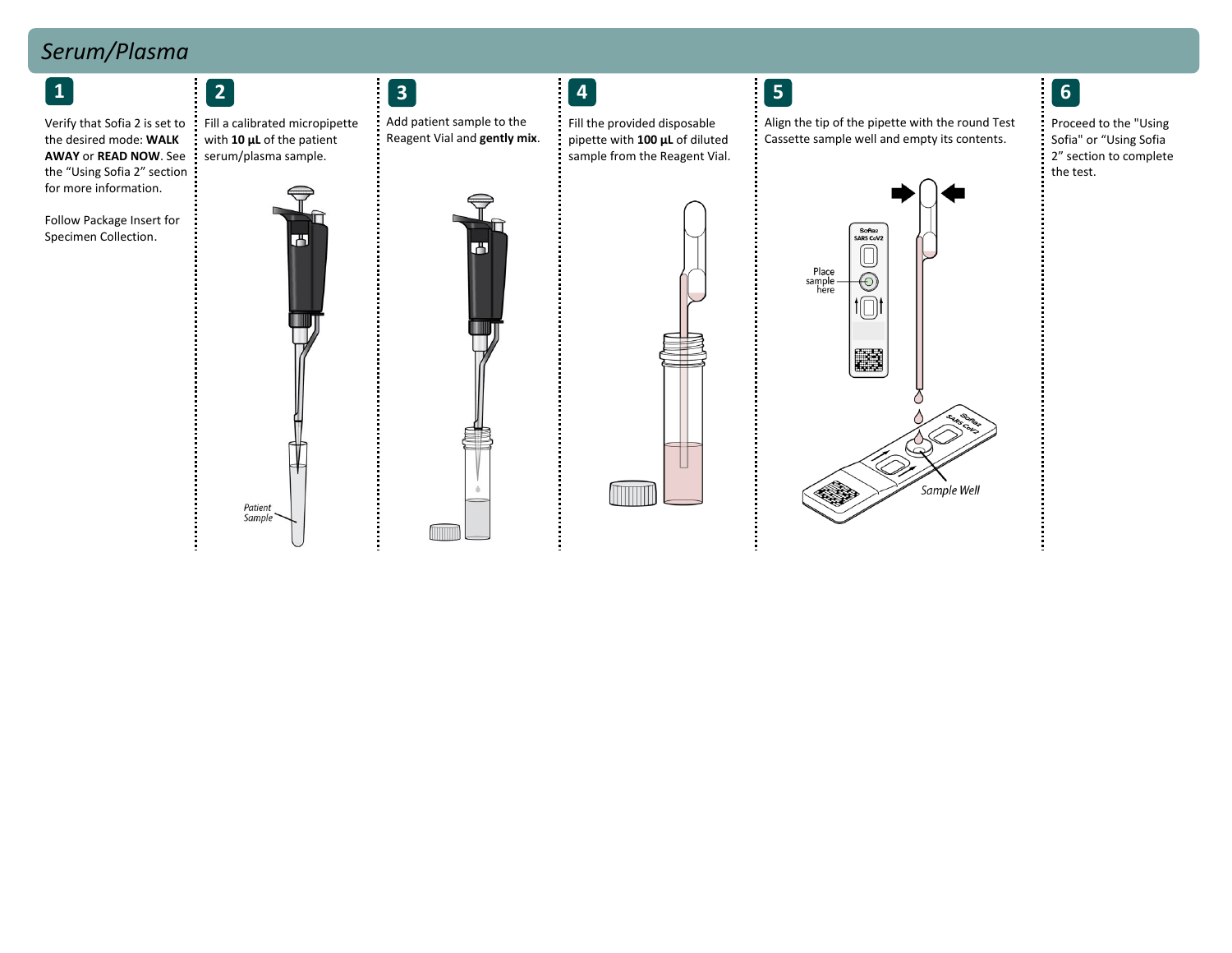## *Using Sofia 2*

### **WALK AWAY/READ NOW Modes**

### *Refer to the Sofia 2 User Manual for operating instructions***.**

Sofia 2 may be set to two different modes (WALK AWAY and READ NOW). The procedures for each mode are described below.

### **WALK AWAY Mode READ NOW Mode**

In WALK AWAY Mode, the user **immediately** inserts the Test Cassette into Sofia 2. Sofia 2 scans the Test Cassette periodically during the test development time. Test results will be displayed in 15 minutes.

**Note:** A calibrated micropipette or a disposable 100 μL pipette may be used.

#### **Allow the test to develop for the FULL 15 minutes BEFORE placing it into Sofia 2.**

The user must first place the Test Cassette onto the counter or bench top for 15 minutes (outside of Sofia 2) and manually time this development step. Then, the user inserts the Test Cassette into Sofia 2. In READ NOW Mode, Sofia 2 will scan and display the test result within 1 minute.

**Note:** A calibrated micropipette or a disposable 100 μL pipette may be used.



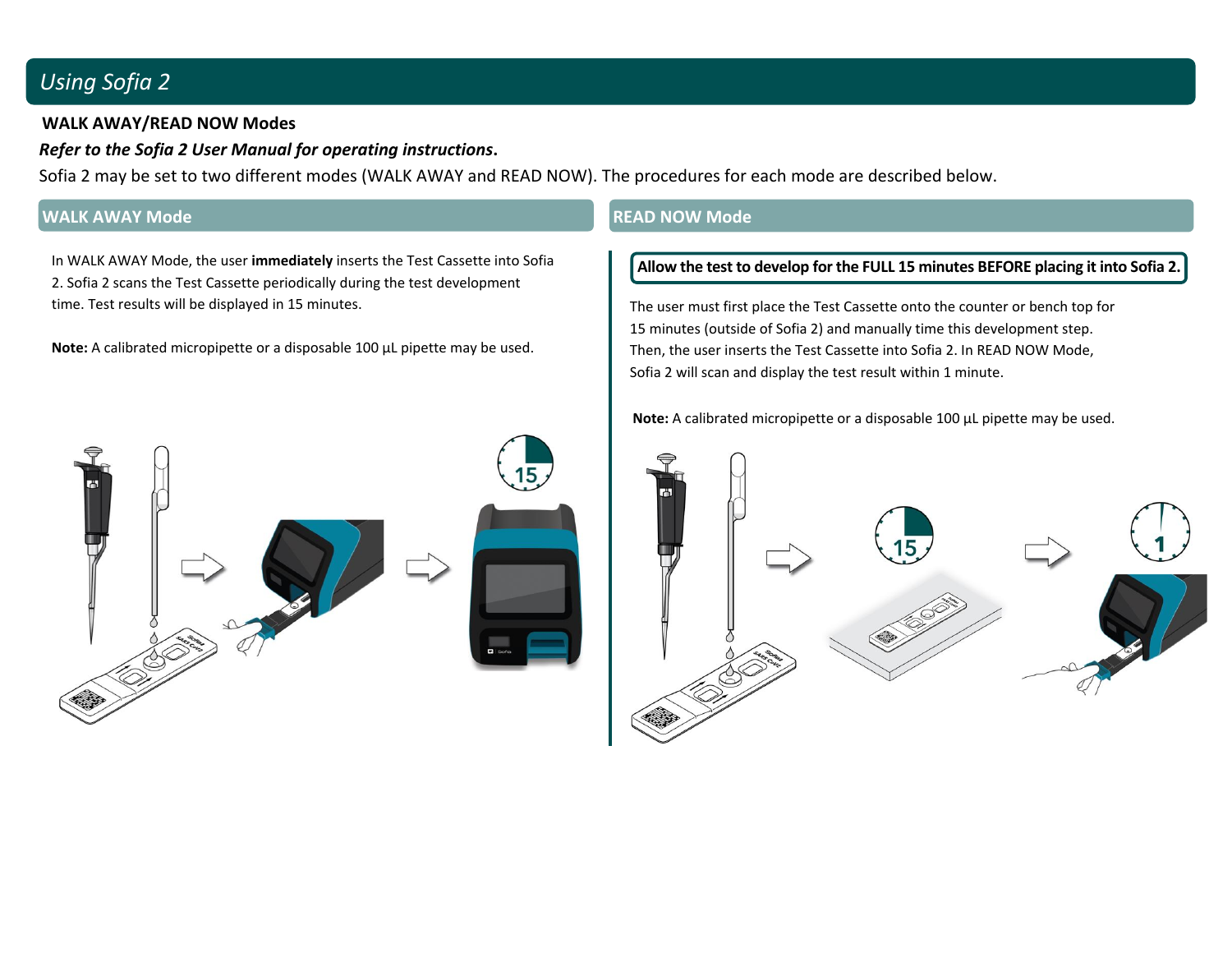### **RUN TEST**

**1.** Input the User ID using the integrated barcode scanner or manually enter the data using the on-screen key pad.

*NOTE*: *If you mistakenly scan the incorrect barcode, select the field again to rehighlight it. Then simply rescan using the correct barcode, and the previous one will be overwritten with the correct barcode.*

**2.** Input the Patient ID and/or Order # using the integrated barcode scanner or manually enter the data using the onscreen key pad.





**3.** Verify that the correct mode, WALK AWAY or READ NOW, has been selected. Press and open the Sofia 2 drawer.



- **4.** Insert the Test Cassette into the drawer. Then gently close the drawer.
- **5.** Sofia 2 will start automatically and display the progress. In WALK AWAY Mode, the test results will be displayed on the screen in 15 minutes. In READ NOW Mode, the test results will be displayed on the screen within 1 minute. See Interpretation of Results section.

## *Sofia 2 Interpretation of Results*

When the test is complete, the results will be displayed on the Sofia 2 screen. Test Lines, which are fluorescent, will never be visible to the naked eye.

*Results:* The Sofia 2 screen will display results for the procedural control as being  $\bullet$  or  $\bullet$ . If the control is  $\bullet$ , retest starting with Step 1 and a new Test Cassette.

| <b>Reader Display</b>                           | <b>Report Result</b>                                            |
|-------------------------------------------------|-----------------------------------------------------------------|
| N:<br>$S1$ :<br>S2:<br>Procedural Control:      | Positive Test for IgG antibodies to SARS-CoV-2 N protein        |
| N:<br>$S1$ :<br>S2:<br>Procedural Control:      | Positive Test for IgG antibodies to SARS-CoV-2 S1 protein       |
| N:<br>$S1$ :<br>S2:<br>œ<br>Procedural Control: | Positive Test for IgG antibodies to SARS-CoV-2 S2 protein       |
| 63<br>N:<br>O<br>$S1$ :<br>S2:                  | Positive Test for IgG antibodies to SARS-CoV-2 N and S1 protein |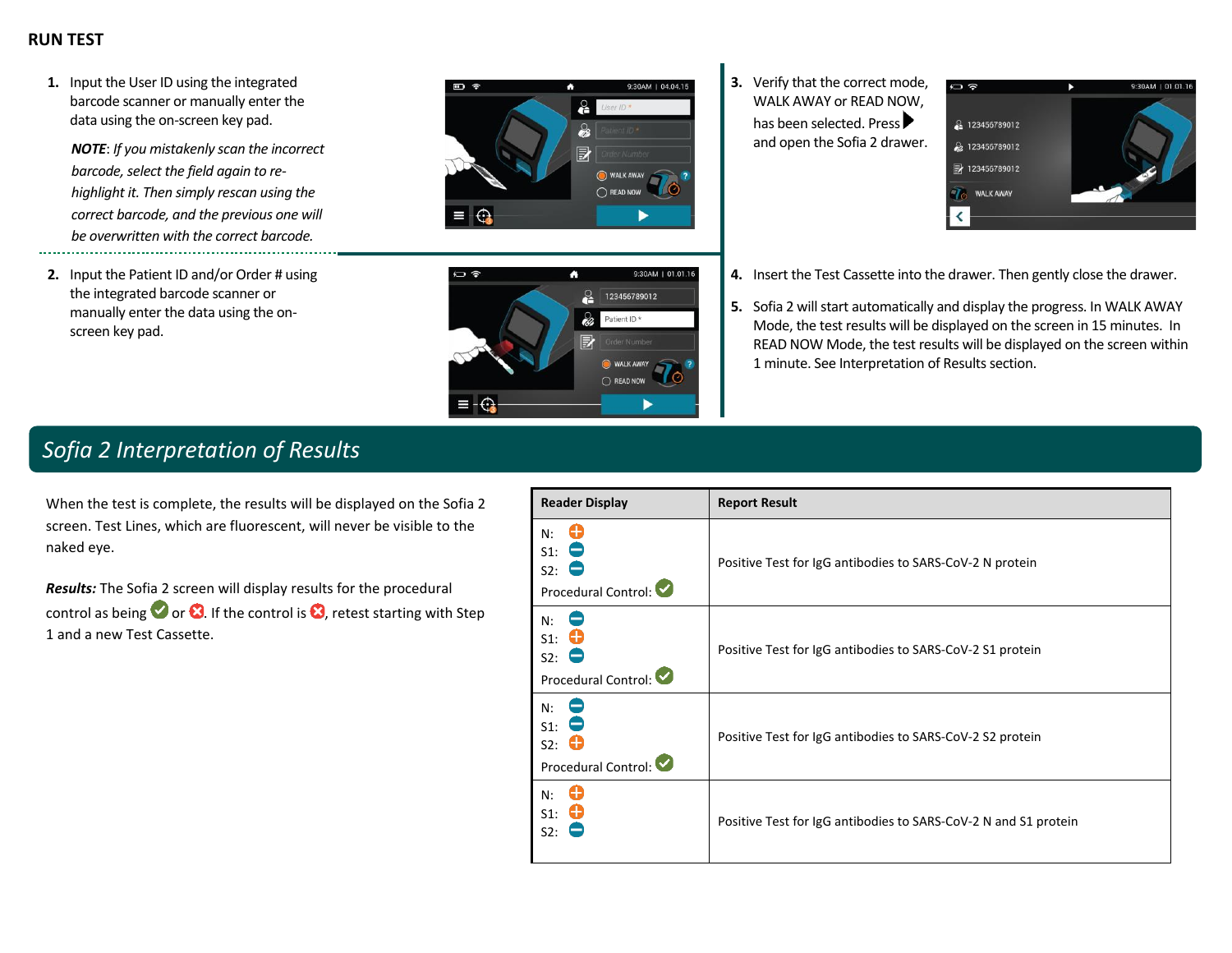| Procedural Control:                                               |                                                                       |
|-------------------------------------------------------------------|-----------------------------------------------------------------------|
| 63<br>N:<br>$S1$ :<br>$S2:$ $\bullet$<br>Procedural Control:      | Positive Test for IgG antibodies to SARS-CoV-2 N and S2 proteins      |
| N:<br>$S_1$ : 0<br>$S2:$ $\bullet$<br>Procedural Control:         | Positive Test for IgG antibodies to SARS-CoV-2 S1 and S2 proteins     |
| N:<br>$S_1$ : $\bullet$<br>$S2:$ $\bullet$<br>Procedural Control: | Positive Test for IgG antibodies to SARS-CoV-2N, S1, and S2 proteins  |
| N:<br>$S1$ :<br>S2:<br>Procedural Control:                        | Negative Test for IgG antibodies to SARS-CoV-2 N, S1, and S2 proteins |
| œ<br>N:<br>S1: 8<br>S2.83<br>Procedural Control:                  | <b>Result Invalid</b>                                                 |

# *Sofia 2 External Quality Control*